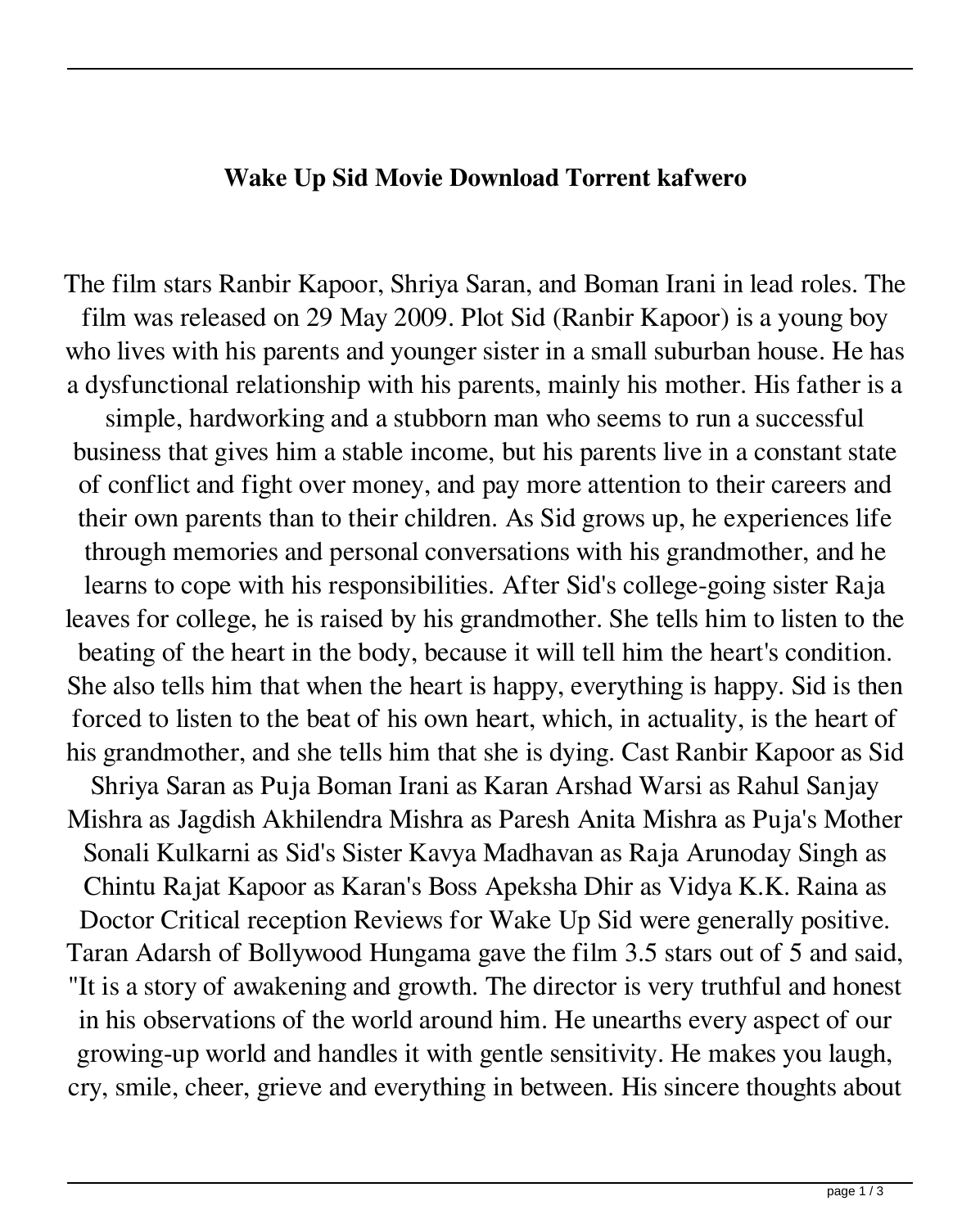our world are of utmost importance. He makes us think, yet he does not preach or put his thoughts across